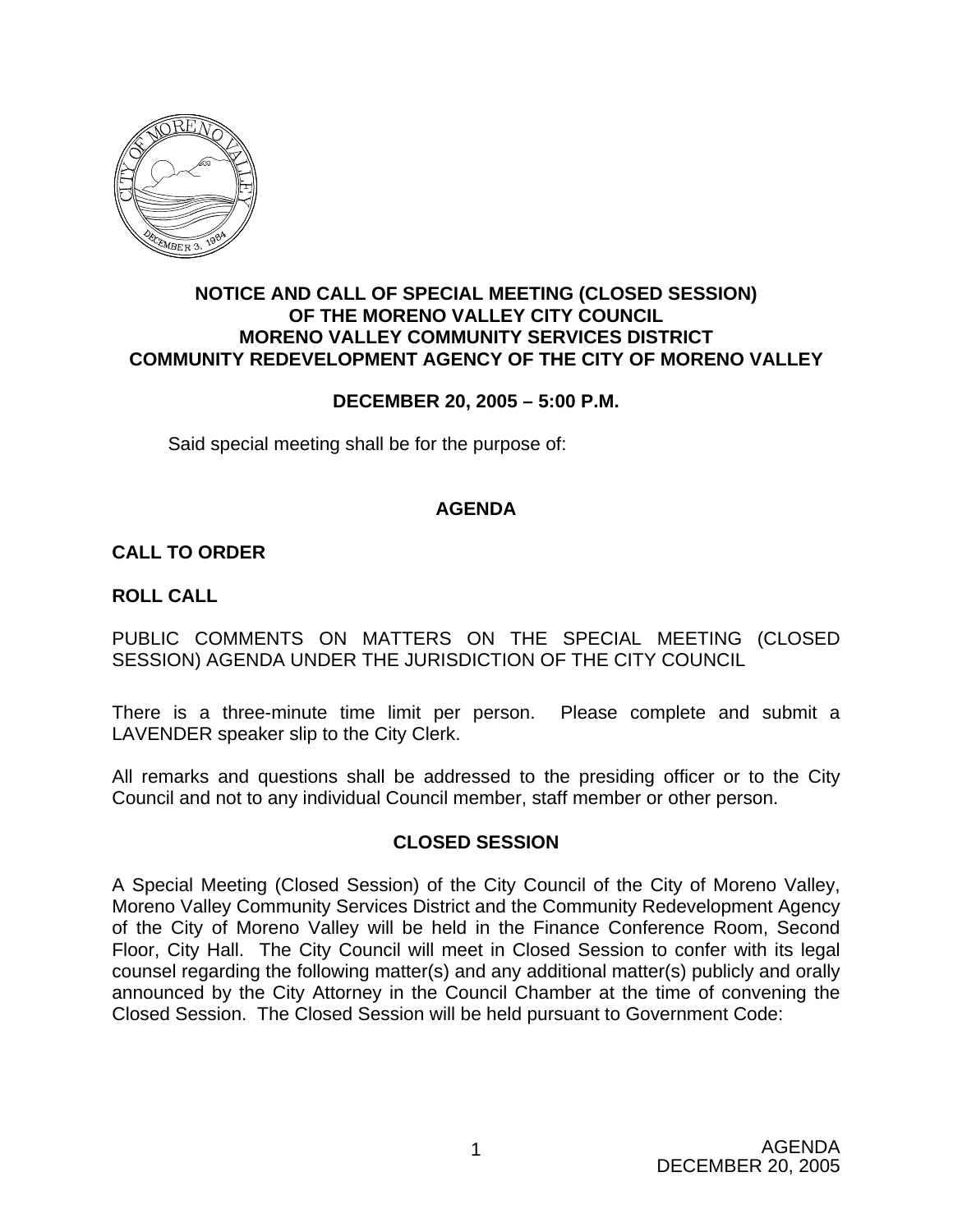- 1) SECTION 54956.9(b)(1) CONFERENCE WITH LEGAL COUNSEL SIGNIFICANT EXPOSURE TO LITIGATION Number of Cases: (2)
- 2) SECTION 54956.9(c) CONFERENCE WITH LEGAL COUNSEL INITIATION OF LITIGATION Number of Cases: (2)
- 3) SECTION 54957 PERSONNEL MATTER PUBLIC EMPLOYEE DISCIPLINE/DISMISSAL/RELEASE
- 4) SECTION 54957 PERSONNEL MATTER

Employee Performance Evaluation: City Clerk

- **REPORT OF ACTION FROM CLOSED SESSION, IF ANY, BY CITY ATTORNEY**
- **ADJOURN TO REGULAR CITY COUNCIL STUDY SESSION**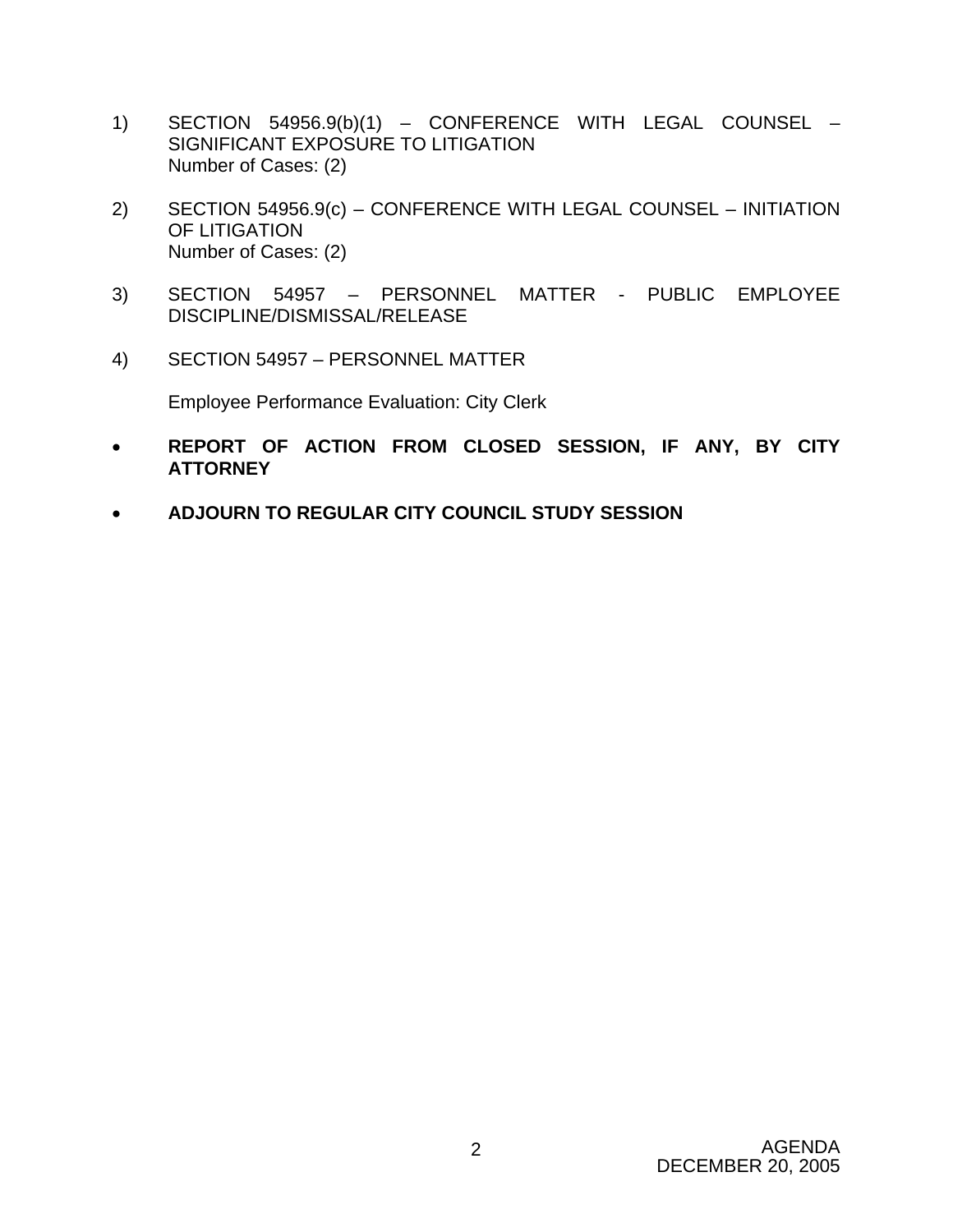# **AGENDA MORENO VALLEY CITY COUNCIL MORENO VALLEY COMMUNITY SERVICES DISTRICT COMMUNITY REDEVELOPMENT AGENCY OF THE CITY OF MORENO VALLEY STUDY SESSION - 6:00 P.M. DECEMBER 20, 2005**

- **CALL TO ORDER**
- **PLEDGE OF ALLEGIANCE**
- **INVOCATION**
- **ROLL CALL**
- **INTRODUCTIONS**

# • **PUBLIC COMMENTS ON MATTERS EITHER ON THE AGENDA OR ANY SUBJECT NOT ON THE AGENDA UNDER THE JURISDICTION OF THE CITY COUNCIL**

There is a three-minute time limit per person. Please complete and submit a BLUE speaker slip to the City Clerk. All remarks and questions shall be addressed to the presiding officer or to the City Council and not to any individual Council Member, staff member or other person.

- 1. Prioritization and Use of Funds for the Pavement Management Program, Street Improvement Program, and Speed Hump Program; Establishment of a Policy on Prioritization of Use of Funds for the City Development Impact Fee (DIF) Program, and Adopt the Three-Year Capital Improvement Program Revisions and PowerPoint Presentation (Continued from 11/15/05) **(Public Works/15 Min.)**
- 2. Review of Increased Penalties for Street Sweeping Parking Violations **(CDD/2 Min.)**
- 3. Fire Protection Services Master Plan and PowerPoint Presentation (Continued from 4/19/2005) **(Fire/15 Min.)**
- 4. Planning and Strategy for Financial System Replacement PowerPoint Presentation (**AS/Finance/10 Min.)** - Material not available at time of printing – to be provided under separate cover
- 5. Report on City's 21<sup>st</sup> Birthday Celebration Material not available at time of printing – to be provided under separate cover **(Mayor Pro Tem Flickinger/10 Min.)**